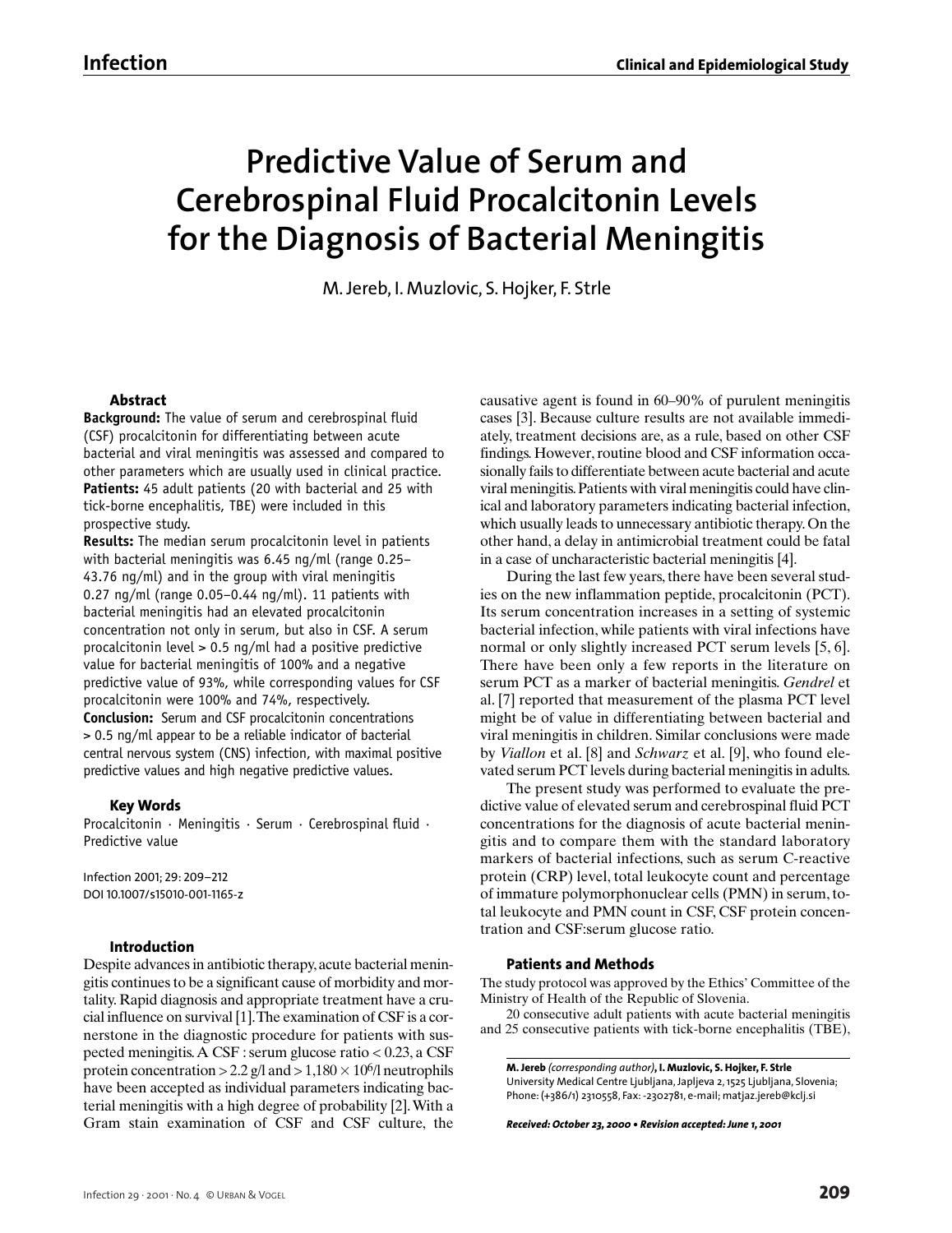admitted in 1998 to the Department of Infectious Diseases, University Medical Centre Ljubljana, Slovenia, were included in this prospective study. Detailed patients' characteristics, including Glasgow Coma Scale (GCS) and acute physiology and chronic health evaluation (APACHE) III score were recorded on admission.

From all patients included in the study, blood samples were drawn and a lumbar puncture performed immediately after admission to hospital when meningitis was clinically suspected, i.e. prior to the eventual antibiotic treatment. Biochemical and cytological examinations of CSF samples were performed, including the measurement of leukocyte counts, glucose level and protein concentration. In blood samples collected at the same time, serum CRP level, leukocyte count and glucose concentration were measured. Routine laboratory methods were used. In addition, blood and CSF PCT levels were determined on admission using an immunoluminometric assay adapted from the immunoradiometric assay (LUMItest PCT, now supplied by BRAHMS Diagnostica, Berlin, Germany). PCT values were not followed during the hospitalization. If samples were not analyzed within 4 h after blood or CSF had been taken, they were stored at –20 °C.The detection limit of this test is 0.1 ng/ml. Interassay and intra-assay variations at both low (0.01 ng/ml) and high (500 ng/ml) concentrations were less than 8% and 7%, respectively.With this assay, serum levels of PCT in healthy adults  $< 0.1$  ng/ml and values  $> 0.5$  ng/ml are considered to be abnormally elevated [6, 10].

The essential criterion for the diagnosis of meningitis was the presence of an elevated CSF leukocyte count (>  $5 \times 10^{6}/l$ ) in a patient with the appropriate clinical features [11]. Meningitis was defined to be bacterial by the finding of a positive CSF Gram-stained smear or by the isolation of an appropriate bacterium from CSF and/or blood. Patients with aseptic meningitis and positive serum TBE IgM and/or a 4-fold rise of specific IgG antibodies were in-

| Table 1<br>Patients' characteristics and blood and CSF findings in cases of bacterial and viral meningitis. |                                                           |                           |                                          |                         |         |  |  |  |  |
|-------------------------------------------------------------------------------------------------------------|-----------------------------------------------------------|---------------------------|------------------------------------------|-------------------------|---------|--|--|--|--|
|                                                                                                             | <b>Bacterial meningitis</b><br>$n = 20$<br>Median (range) |                           | <b>TBE</b><br>$n = 25$<br>Median (range) |                         | P-value |  |  |  |  |
| Age (years)                                                                                                 | 55                                                        | $(16 - 77)$               | 49                                       | $(22 - 66)$             | 0.282   |  |  |  |  |
| Gender (M/F)                                                                                                | 11/9                                                      |                           | 13/12                                    |                         | 0.920   |  |  |  |  |
| GCS                                                                                                         |                                                           | $11.5$ $(3-15)$           |                                          | $15(7-15)$              | < 0.001 |  |  |  |  |
| APACHE III                                                                                                  |                                                           | $51.5$ $(3-86)$           |                                          | $11(2-39)$              | < 0.001 |  |  |  |  |
| Serum leukocyte count (10 <sup>9</sup> /l) <sup>a</sup>                                                     |                                                           | $19.2 \quad (4.4 - 30.0)$ |                                          | $10.0 \quad (5.0-17.8)$ | < 0.001 |  |  |  |  |
| Serum immature PMN (%)b                                                                                     | 12                                                        | $(1 - 36)$                | $1 \quad$                                | $(0-15)$                | < 0.001 |  |  |  |  |
| CRP in serum (mq/l) <sup>c</sup>                                                                            |                                                           | $152.5$ $(25-367)$        | 8                                        | $(3 - 78)$              | < 0.001 |  |  |  |  |
| CSF leukocyte count $(10^6/l)^d$                                                                            |                                                           | $1,368$ $(38-31,467)$     |                                          | $123(13-448)$           | < 0.001 |  |  |  |  |
| CSF PMN (10 <sup>6</sup> /l) <sup>e</sup>                                                                   |                                                           | $1,133$ $(25-30,187)$     | 21                                       | $(2 - 267)$             | < 0.001 |  |  |  |  |
| CSF protein $(q/l)^f$                                                                                       |                                                           | $6.8$ $(0.91-17.44)$      |                                          | $0.73(0.4-2.3)$         | < 0.001 |  |  |  |  |
| CSF : blood qlucose ratio <sup>g</sup>                                                                      |                                                           | $0.09(0.01 - 0.53)$       |                                          | $0.55(0.35-0.89)$       | < 0.001 |  |  |  |  |
| PCT in serum (nq/ml)                                                                                        |                                                           | $6.45(0.25 - 43.76)$      |                                          | $0.27(0.05 - 0.44)$     | < 0.001 |  |  |  |  |
| PCT in CSF (ng/ml)                                                                                          |                                                           | $1.27(0.13 - 2.75)$       |                                          | $0.28(0.08 - 0.43)$     | < 0.001 |  |  |  |  |

TBE: tick-borne encephalitis; GCS: Glasgow Coma Scale; APACHE: acute physiology and chronic health evaluation; CRP: C-reactive protein; CSF: cerebrospinal fluid; PMN: polymorphonuclear cell; PCT: procalcitonin

Normal reference laboratory values and methods: a serum leukocyte count 4.0-10.0  $\times$  109/l by automated cell counter;  $\frac{b}{c}$  serum immature PMN 0-5% by manual count;  $\frac{c}{c}$  CRP in serum 0–12 mg/l by nephelometry; <sup>d</sup> CSF leukocyte count 0–5  $\times$  10<sup>6</sup>/l by manual count; <sup>e</sup> CSF PMN 0 by manual count; f CSF protein 0.15-0.45 g/l by turbidometry; <sup>g</sup> CSF : blood glucose ratio > 0.5 by calculation

terpreted as having TBE [12].According to these criteria, patients were divided into a group with bacterial meningitis and a group with viral meningitis (TBE).

A comparison of the group with bacterial meningitis and the group with viral meningitis (TBE) was made with the nonparametric Mann-Whitney test for continuous variables and by the Chi-square test for gender. For several laboratory parameters, sensitivity, specificity and predictive values were calculated according to standard formulas. A CSF : blood glucose ratio < 0.23, a CSF protein concentration > 2.2 g/l, a CSF leukocyte count > 2,000  $\times$  10<sup>6</sup>/l, a CSF PMN count  $> 1,180 \times 10^6/1$ , a blood white cell count  $>$  10  $\times$  10% or at least 15% of immature PMN, a CRP blood level > 50 mg/l and a CSF or serum PCT level > 0.5 ng/ml were assessed as individual parameters indicating bacterial meningitis.

#### **Results**

All 25 patients in the viral meningitis group had positive serum TBE IgM antibodies on admission as well as specific IgG antibodies. 16 patients had typical history of a tick bite with a biphasic febrile illness, seven had a biphasic course of illness and no tick bite in the previous few months and in two cases the course of illness was monophasic without data about tick bites. None had a history of symptoms and signs of meningitis during the previous year and none had received TBE vaccination. In all patients in the viral meningitis group specific IgM and IgG antibodies (serum and CSF) to *Borrelia burgdorferi* were negative.

The microorganisms identified in CSF samples of 20 patients with bacterial meningitis consisted of *Streptococcus*

> *pneumoniae* (n = 9),*Staphylococcus aureus* (n = 4), *Listeria monocytogenes* (n = 2), *Neisseria meningitidis* (n = 2), *Haemophilus influenzae* **b** (**n** = 1) and *Clostridium perfringens* (n = 1). Identical microorganisms were also identified in blood cultures in ten patients. In one case CSF and blood cultures were negative but a positive Gram smear (grampositive cocci) of purulent CSF attested to bacterial meningitis.

> The patients' characteristics, as well as blood and CSF findings for bacterial and viral meningitis cases, are presented and compared in table 1. Highly significant differences between bacterial and viral group were found for the GCS, APACHE III score and for all laboratory parameters determined in this study. However, comparing patients with bacterial and patients with viral meningitis, all these elements had a wide distribution range, often with a large area of overlap.There was no correlation between disease severity on admission and serum PCT value according to GCS and APACHE score.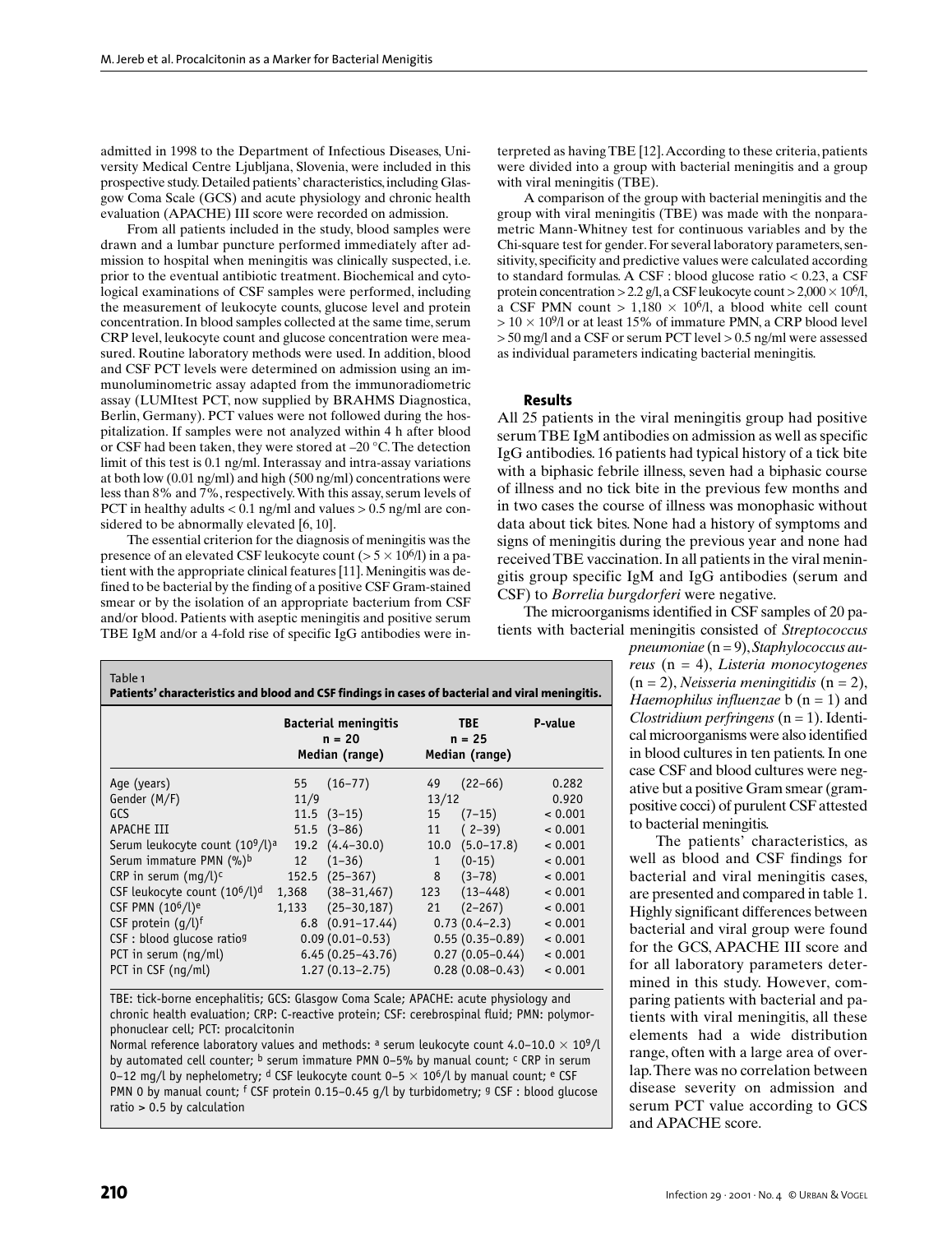Thus, in patients with bacterial meningitis, three had a serum leukocyte count in the normal range, 11 had less than 15% of immature PMN in peripheral blood, two had a CRP concentration < 50 mg/l, 13 had a CSF leukocyte count  $<$  2,000  $\times$  10<sup>6</sup>/l and 11 had a CSF PMN count  $<$  1,180  $\times$  10<sup>6</sup>/l, six had a CSF protein concentration < 2.2 g/l and three had a CSF : serum glucose ratio in the normal range.

In the group of patients with TBE, 13 had a leukocyte count in serum  $> 10 \times 10<sup>9</sup>/l$ , one had 15% of immature PMN in peripheral blood, two had a CRP level > 50 mg/l and one had a CSF protein concentration  $> 2.2$  g/l.

The median serum PCT level in patients with bacterial meningitis was 6.45 ng/ml (range 0.25–43.76 ng/ml).Two patients had a PCT concentration in serum below the cutoff value 0.5 ng/ml, and in both cases *L. monocytogenes* was identified in CSF. 11 out of 20 (55%) patients with bacterial meningitis had a CSF PCT level  $> 0.5$  ng/ml, and in all of them the PCT concentration was also elevated in serum. The median PCT level in CSF was 1.27 ng/ml (range 0.13–2.75 ng/ml) and was in all cases below the serum level. Patients with a PCT concentration in  $CSF > 0.5$  ng/ml had a higher serum PCT level on average compared to patients with a CSF PCT levels < 0.5 ng/ml; however, the difference was not statistically significant ( $p = 0.089$ ).

The median serum PCT level in patients with viral meningitis was 0.27 ng/ml (range 0.05–0.44 ng/ml) and the median CSF level was 0.28 ng/ml (range 0.08–0.43 ng/ml).

The sensitivity, specificity and predictive values of several laboratory parameters, including serum and CSF PCT levels for the diagnosis of acute bacterial meningitis, are shown in table 2.

mission, prior to the institution of antimicrobial therapy. Elevated PCT concentrations were found exclusively in patients with bacterial meningitis. Thus, our results corroborate previous findings demonstrating the association of elevated PCT with bacterial, not viral meningitis [7–9]. However, in the present study, two (10%) patients with bacterial meningitis had a serum PCT level below a cutoff value of 0.5 ng/ml. In both cases *L. monocytogenes* was identified in CSF. *Viallon* et al. [8] also found low serum PCT levels in two out of 23 (8.7%) patients with bacterial meningitis, but both had received previous antibiotic therapy, while our patients had not.*Schwarz* et al. [9] found PCT levels in normal limits in five patients with bacterial meningitis. However, when we looked at the bacteria isolated, their data are not comparable with our results. On the other hand, *Gendrel* et al. [7], who measured the plasma PCT level in 59 children with bacterial or viral meningitis, found serum PCT level above 4.8 ng/ml in all 18 patients with bacterial infection, including a patient from whom *L. monocytogenes* was isolated in CSF.

The mechanisms responsible for the marked increase of serum PCT during systemic bacterial infections and the exact site of its production remain enigmatic [13–15]. In healthy volunteers PCT induction was stimulated by the intravenous application of bacterial endotoxin. PCT values increased a few hours after the increase of IL-6 and TNF- $\alpha$ , suggesting that the stimulation of PCT is closely related to the induction of proinflammatory cytokines [16]. In meningitis, as well as in other infections, the proinflammatory effect of cytokines is controlled by anti-inflammatory cytokines.Anti-inflammatory cytokines, while potentially beneficial, may in certain situations impair the host's inflammatory response [17]. Several factors, including the variability in bacterial species and age of a patient, may influ-

## **Discussion**

The diagnosis of bacterial meningitis has been based on the

Table 2

cytobiochemical characteristics of CSF samples and on positive CSF culture. Unfortunately, CSF culture results are not available early in the course of a diagnostic procedure or may even remain negative, and no single value of any CSF or blood parameter is absolutely discriminatory between bacterial and viral meningitis [1–4]. Overlapping results were found also in our study for all the parameters examined.

In order to assess the potential value of PCT to predict bacterial meningitis, serum and CSF samples were collected and PCT levels were determined on ad**Sensitivity, specificity and predictive values of several laboratory parameters in the diagnosis of bacterial meningitis.**

|                              | Sensitivity<br>(%) | <b>Specificity</b><br>(%) | Positive predictive<br>value (%) | <b>Negative predictive</b><br>value $(\%)$ |
|------------------------------|--------------------|---------------------------|----------------------------------|--------------------------------------------|
| Serum leukocyte count        | 85                 | 48                        | 56                               | 80                                         |
| Serum immature PMN           | 45                 | 96                        | 90                               | 69                                         |
| CRP serum level              | 90                 | 92                        | 90                               | 92                                         |
| CSF leukocyte count          | 35                 | 100                       | 100                              | 66                                         |
| <b>CSF PMN</b>               | 45                 | 100                       | 100                              | 69                                         |
| CSF : blood qlucose ratio    | 85                 | 100                       | 100                              | 89                                         |
| CSF protein concentration    | 70                 | 96                        | 93                               | 80                                         |
| PCT serum concentration      | 90                 | 100                       | 100                              | 93                                         |
| <b>PCT CSF concentration</b> | 55                 | 100                       | 100                              | 74                                         |

Cutoff values:  $10 \times 10^9$ /l for serum leukocyte count; 15% for immature leukocytes in peripheral blood; 50 mg/l for serum CRP concentration; 2,000  $\times$  10<sup>6</sup>/l for CSF leukocyte count; 1,180 for CSF PMN leukocytes; 0.23 for CSF : blood glucose ratio; 2.2 g/l for CSF protein concentration; 0.5 ng/ml for serum PCT and CSF PCT level

CRP: C-reactive protein; CSF: cerebrospinal fluid; PMN: polymorphonuclear cell; PCT: procalcitonin